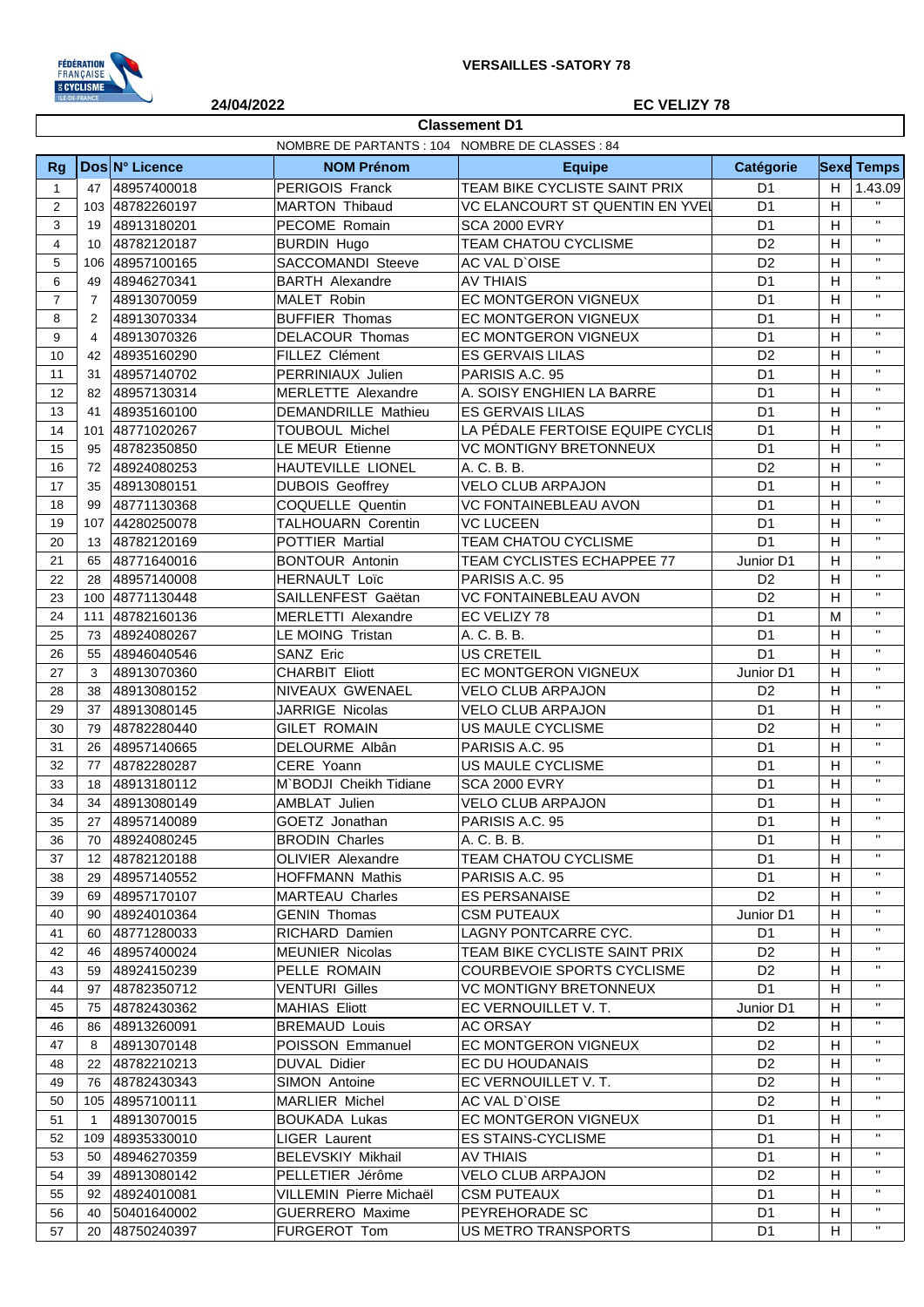| 58 | 32  | 48957140210 | <b>SANCHEZ Gilles</b>    | PARISIS A.C. 95               | D <sub>2</sub>        | H | $\mathbf{H}$ |
|----|-----|-------------|--------------------------|-------------------------------|-----------------------|---|--------------|
| 59 | 61  | 48750310048 | <b>CASSIER Claire</b>    | <b>SPRINTEUR CLUB FEMININ</b> | 3ème Catégorie        | D | $\mathbf{H}$ |
| 60 | 85  | 48771040248 | SINGLARD Jacques         | PEDALE COMBS LA VILLAISE      | D <sub>2</sub>        | H | $\mathbf{H}$ |
| 61 | 94  | 48782350854 | LABROSSE Cédric          | <b>VC MONTIGNY BRETONNEUX</b> | D <sub>1</sub>        | H | $\mathbf{H}$ |
| 62 | 6   | 48913070023 | MALET Christophe         | <b>EC MONTGERON VIGNEUX</b>   | D <sub>1</sub>        | н | $\mathbf{H}$ |
| 63 | 17  | 48924070049 | <b>IHUELLOU Arnaud</b>   | <b>VC GARENNOIS</b>           | D <sub>1</sub>        | H | $\mathbf{H}$ |
| 64 | 81  | 48782280372 | ROPARS Philippe          | US MAULE CYCLISME             | D <sub>1</sub>        | H | $\mathbf{H}$ |
| 65 | 48  | 48957400004 | <b>TAHON Olivier</b>     | TEAM BIKE CYCLISTE SAINT PRIX | D <sub>2</sub>        | H | $\mathbf{H}$ |
| 66 | 52  | 48946270245 | <b>LEMOS Luis</b>        | <b>AV THIAIS</b>              | D <sub>1</sub>        | H | $\mathbf{H}$ |
| 67 | 14  | 48782120186 | <b>SCHMITT Michaël</b>   | <b>TEAM CHATOU CYCLISME</b>   | D <sub>1</sub>        | H | $\mathbf{H}$ |
| 68 | 5   | 48913070391 | <b>HARET Florian</b>     | <b>EC MONTGERON VIGNEUX</b>   | D <sub>1</sub>        | H | $\mathbf{H}$ |
| 69 | 25  | 48957140542 | <b>COHUET Philippe</b>   | PARISIS A.C. 95               | D <sub>2</sub>        | H | $\mathbf{H}$ |
| 70 | 104 | 48957100175 | <b>FERBOURG Corentin</b> | AC VAL D'OISE                 | D <sub>1</sub>        | H | $\mathbf{H}$ |
| 71 | 15  | 48957080417 | LE BRAS Alain            | ARGENTEUIL VAL DE SEINE 95    | D <sub>2</sub>        | H | $\mathbf{H}$ |
| 72 | 36  | 48913080150 | <b>GIL Norbert</b>       | <b>VELO CLUB ARPAJON</b>      | D <sub>2</sub>        | H | $\mathbf{H}$ |
| 73 | 51  | 48946270143 | BENHAMOU Jérémy          | <b>AV THIAIS</b>              | D <sub>1</sub>        | H | $\mathbf{H}$ |
| 74 | 88  | 48771150151 | <b>WETZSTEIN Laurent</b> | TEAM PELTRAX - CSD            | D <sub>2</sub>        | H | $\mathbf{H}$ |
| 75 | 68  | 48957170109 | <b>GIBERT Victor</b>     | <b>ES PERSANAISE</b>          | D <sub>2</sub>        | H | $\mathbf{H}$ |
| 76 | 87  | 48771150247 | CHANTREL Stephane        | TEAM PELTRAX - CSD            | D <sub>2</sub>        | H | $\mathbf{H}$ |
| 77 | 9   | 48913070144 | VARANGES Gary            | <b>EC MONTGERON VIGNEUX</b>   | Junior D1             | H | $\mathbf{H}$ |
| 78 | 74  | 48782430303 | <b>LEROUGE Matthieu</b>  | EC VERNOUILLET V. T.          | D <sub>2</sub>        | н | $\mathbf{H}$ |
| 79 | 66  | 48771640015 | <b>BONTOUR Sébastien</b> | TEAM CYCLISTES ECHAPPEE 77    | D <sub>2</sub>        | H | $\mathbf{H}$ |
| 80 | 57  | 48924150252 | GALAND andre             | COURBEVOIE SPORTS CYCLISME    | Junior D1             | H | $\mathbf{H}$ |
| 81 | 62  | 48750310038 | <b>KAUFMANN Doriane</b>  | SPRINTEUR CLUB FEMININ        | Junior                | D | $\mathbf{H}$ |
| 82 | 53  | 48946270348 | <b>OLLIVIER Hervé</b>    | <b>AV THIAIS</b>              | D <sub>2</sub>        | H | $\mathbf{H}$ |
| 83 | 108 | 48924090394 | ROGEL Joffrey            | <b>ANTONY BERNY CYCLISTE</b>  | D <sub>2</sub>        | H | $\mathbf{H}$ |
| 84 | 67  | 48957170305 | <b>DUVIVIER Lucas</b>    | <b>ES PERSANAISE</b>          | Junior D <sub>2</sub> | H | $\mathbf{H}$ |

## **Classement D3**

 $\mathsf{l}$ 

| <b>NOMBRE DE PARTANTS: 78</b><br>NOMBRE DE CLASSES : 68 |                 |                |                             |                               |                  |   |                   |
|---------------------------------------------------------|-----------------|----------------|-----------------------------|-------------------------------|------------------|---|-------------------|
| Rg                                                      |                 | Dos N° Licence | <b>NOM Prénom</b>           | <b>Equipe</b>                 | <b>Catégorie</b> |   | <b>Sexe Temps</b> |
| 1                                                       | 62              | 48957100159    | <b>FERAL Arnaud</b>         | AC VAL D'OISE                 | D <sub>3</sub>   | H | 1.31.30           |
| $\overline{2}$                                          | 5               | 48924090464    | MONTANT Jérôme              | <b>ANTONY BERNY CYCLISTE</b>  | D <sub>3</sub>   | H | $\mathbf{H}$      |
| 3                                                       | 59              | 48782350865    | FRANCESCHINO Sylvain        | <b>VC MONTIGNY BRETONNEUX</b> | D <sub>3</sub>   | H | $\mathbf{H}$      |
| $\overline{4}$                                          | 34              | 48957140711    | LE GRAVET Mickaël           | PARISIS A.C. 95               | D <sub>3</sub>   | H | $\mathbf{H}$      |
| 5                                                       | 57              | 48946090007    | <b>ALVES Alain</b>          | AVENIR DU VAL DE MARNE        | D <sub>3</sub>   | H | $\mathbf{H}$      |
| 6                                                       | 60              | 48782350066    | ROCHEFORT Michel            | <b>VC MONTIGNY BRETONNEUX</b> | D <sub>3</sub>   | H | $\mathbf{H}$      |
| $\overline{7}$                                          | 25              | 48935330047    | <b>LEMAITRE Laurent</b>     | <b>ES STAINS-CYCLISME</b>     | D <sub>3</sub>   | H | $\mathbf{H}$      |
| 8                                                       | 13              | 48782160135    | <b>PIVAIN Patrick</b>       | EC VELIZY 78                  | D <sub>4</sub>   | H | $\mathbf{H}$      |
| 9                                                       | 16              | 48957110180    | <b>GESLIN Cyril</b>         | US EZANVILLE ECOUEN           | D <sub>3</sub>   | H | $\mathbf H$       |
| 10                                                      | $\overline{7}$  | 48946270325    | CHANTEUR José               | <b>AV THIAIS</b>              | D <sub>3</sub>   | H | $\mathbf{H}$      |
| 11                                                      | 18              | 48957110191    | LABBE Marc                  | US EZANVILLE ECOUEN           | D <sub>4</sub>   | H | $\mathbf H$       |
| 12                                                      | 12 <sup>°</sup> | 48782160081    | LOPES Antonio               | EC VELIZY 78                  | D <sub>3</sub>   | H | $\mathbf{H}$      |
| 13                                                      | 41              | 48957290023    | CADEI Jean Pierre           | EC OSNY PONTOISE              | D <sub>3</sub>   | H | $\mathbf{H}$      |
| 14                                                      | 27              | 48957400022    | CASTEL JACQUES              | TEAM BIKE CYCLISTE SAINT PRIX | D <sub>4</sub>   | H | $\mathbf H$       |
| 15                                                      | 35              | 48957140117    | PAYRAT Patrick              | PARISIS A.C. 95               | D <sub>3</sub>   | H | $\mathbf{H}$      |
| 16                                                      | 56              | 48924110384    | <b>GAGNEUR Xavier</b>       | <b>CSM CLAMART</b>            | D <sub>3</sub>   | H | $\mathbf H$       |
| 17                                                      | 20              | 48946150053    | <b>SENEGAS</b> Jean Claude  | <b>VC VINCENNES</b>           | D <sub>3</sub>   | H | $\mathbf{H}$      |
| 18                                                      | 47              | 48957070047    | <b>COLIMOT</b> Jean Bernard | <b>AS HERBLAY</b>             | D <sub>3</sub>   | H | $\mathbf{H}$      |
| 19                                                      | 52              | 48924010309    | <b>KAROLEWICZ Willy</b>     | <b>CSM PUTEAUX</b>            | D <sub>3</sub>   | H | $\mathbf H$       |
| 20                                                      | 44              | 48946280005    | MARCEL Cyrani               | TOUPIE CYCLING CONCEPT        | D <sub>4</sub>   | H | $\mathbf{H}$      |
| 21                                                      | 74              | 48957130292    | <b>DUFLOT Paul</b>          | A. SOISY ENGHIEN LA BARRE     | D <sub>4</sub>   | H | $\mathbf{H}$      |
| 22                                                      | 79              | 48948000090    | <b>HALKO Pascal</b>         |                               | D <sub>4</sub>   | M | $\mathbf{H}$      |
| 23                                                      | 40              | 48782280368    | <b>SEGRETAIN Benoit</b>     | US MAULE CYCLISME             | D <sub>3</sub>   | H | $\mathbf H$       |
| 24                                                      | 64              | 48957100176    | HITMI Anouar                | AC VAL D'OISE                 | D <sub>3</sub>   | H | $\mathbf{H}$      |
| 25                                                      | 10 <sup>°</sup> | 48782160138    | <b>GERARD Bruno</b>         | EC VELIZY 78                  | D <sub>4</sub>   | H | $\mathbf{H}$      |
| 26                                                      | 33              | 48957140138    | <b>HERISSON</b> Jean Marie  | PARISIS A.C. 95               | D <sub>4</sub>   | H | $\mathbf{H}$      |
| 27                                                      | 78              | 48935130059    | LEBOUCQ Bernard             | <b>USM GAGNY</b>              | D <sub>4</sub>   | H | $\mathbf{H}$      |
| 28                                                      | 49              | 48957070043    | PAQUET Philippe             | <b>AS HERBLAY</b>             | D <sub>4</sub>   | H | $\mathbf H$       |
| 29                                                      | 76              | 49760380255    | PION Sébastien              | <b>AC SOTTEVILLE</b>          | D <sub>3</sub>   | H | $\mathbf{H}$      |
| 30                                                      | 2               | 48782130073    | CORNILLOT Christophe        | <b>EC SARTROUVILLE</b>        | D <sub>3</sub>   | H | $\mathbf{H}$      |
| 31                                                      | $\mathbf{1}$    | 48782130071    | <b>BOUTEILLER Jérôme</b>    | <b>EC SARTROUVILLE</b>        | D <sub>3</sub>   | H | $\mathbf{H}$      |
| 32                                                      | 75              | 48782430286    | SAMYN Alban                 | EC VERNOUILLET V.T.           | D <sub>3</sub>   | H | $\mathbf{H}$      |
| 33                                                      | 45              | 48771040250    | <b>LIBRE David</b>          | PEDALE COMBS LA VILLAISE      | D <sub>4</sub>   | H | $\mathbf{H}$      |
| 34                                                      |                 | 83 48946270283 | CAHAGNIET Sébastien         | <b>AV THIAIS</b>              | D <sub>3</sub>   | M | $\mathbf H$       |